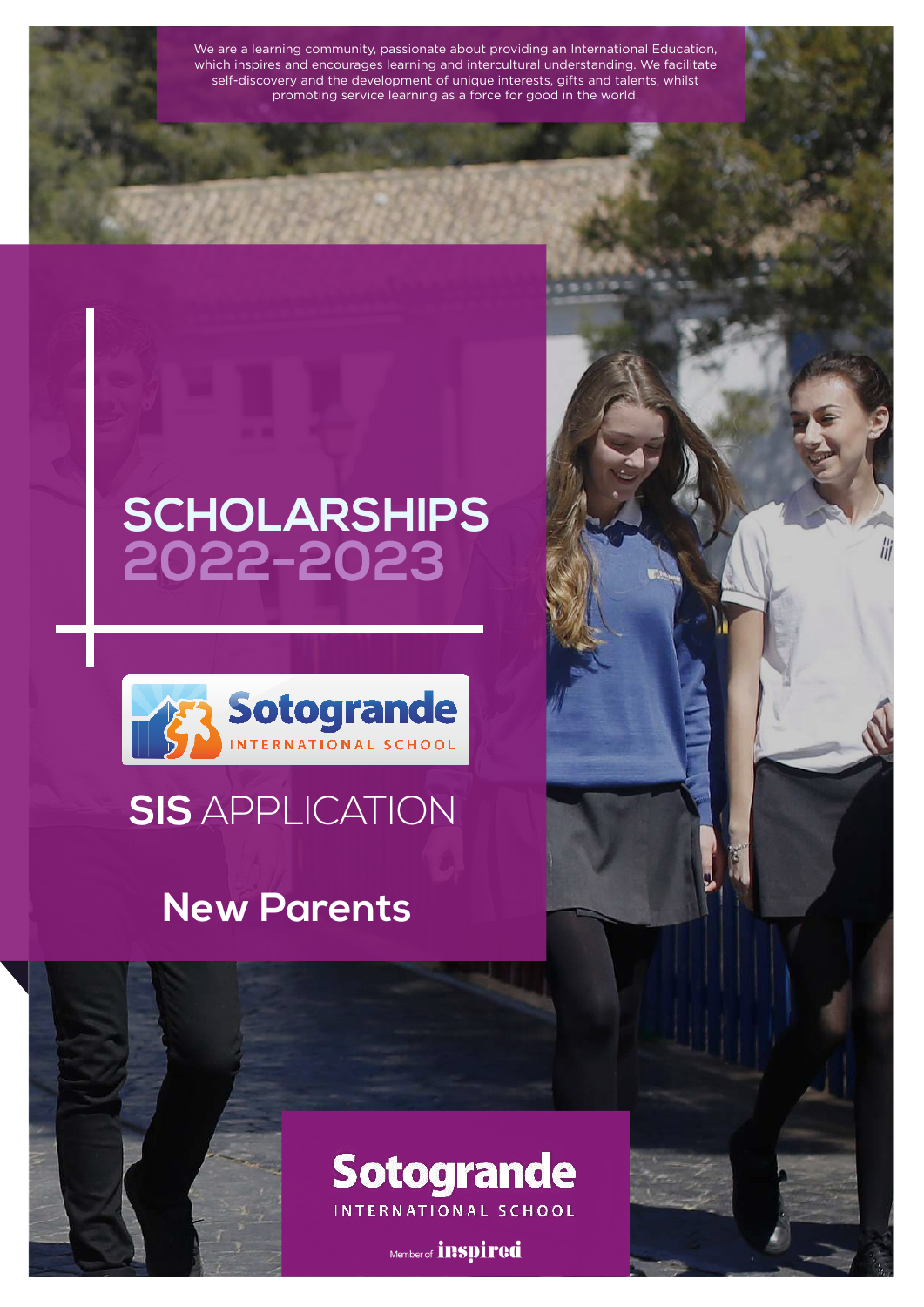#### Introduction

Sotogrande International School (SIS) believes that a socially diverse student population is a key component of an international and balanced education. Therefore, we are committed to providing financial assistance to students as a community benefit, and in order to provide access to SIS to a more diverse range of students.

SIS has a long history of financial assistance to students and their families. While the costs of running the school require that those who can pay full fees must do so, every year the school does try to provide a number of Scholarships to families.

The total number and value of Scholarships vary annually depending on:

- The financial position of the School.
- The number and quality of applicants.
- Prevailing financial climate.

Scholarships are funded from annual School funds, as the School does not have a sustainable Scholarship Fund nor does it enjoy any subsidies. A small number of awards may continue throughout the entire school career of a student upon successful submission of applications and continuing to satisfy all the criteria for an award.

Our Scholarships are merit-based awards of financial assistance to new students who wish to join SIS in recognition of their outstanding talents, abilities and the contributions they may make to the life of SIS. Usually awarded for an academic cycle (e.g. M1-M3, M4-M5, D1-D2).

#### Scholarship Awards

Scholarship awards cover part of the tuition fees for a student for a predetermined length of time. Scholarship awards do not include the cost of lunches, examination costs or boarding fees.

#### Policy Guidelines

1.- Scholarship funds are limited, and the School has a duty to take all reasonable steps to ensure their correct allocation.

2.- The deadline for receipt of the completed application and supporting documentation is 18th February. Incomplete applications or applications received after 18th February will not be considered.

3.- Each application is considered by the Award Committee, whose decision is final. The decision will be communicated to parents by the 29th April.

4.- Once an award is approved, parents will be sent information regarding the amount of the Scholarship, the duration and any additional conditions e.g. maintaining a level of achievement in certain subjects.

5.- Awards are typically for an academic cycle (e.g. M1-M3, M4-M5, D1-D2), taking into consideration the age of the student as well as their future educational plans.

6.- Scholarships may be renewed subject to the student's continued compliance with the original Terms of Agreement.

7.- Students receiving a Scholarship are expected to respect and comply with SIS Policies and Procedures at all times and to make continued progress in their area of excellence as recognised in the Scholarship Award. Should this not be the case, SIS reserve the right to terminate the Scholarship at the end of the academic year in which failure to adhere to the above conditions has been raised with the student and/or their family.

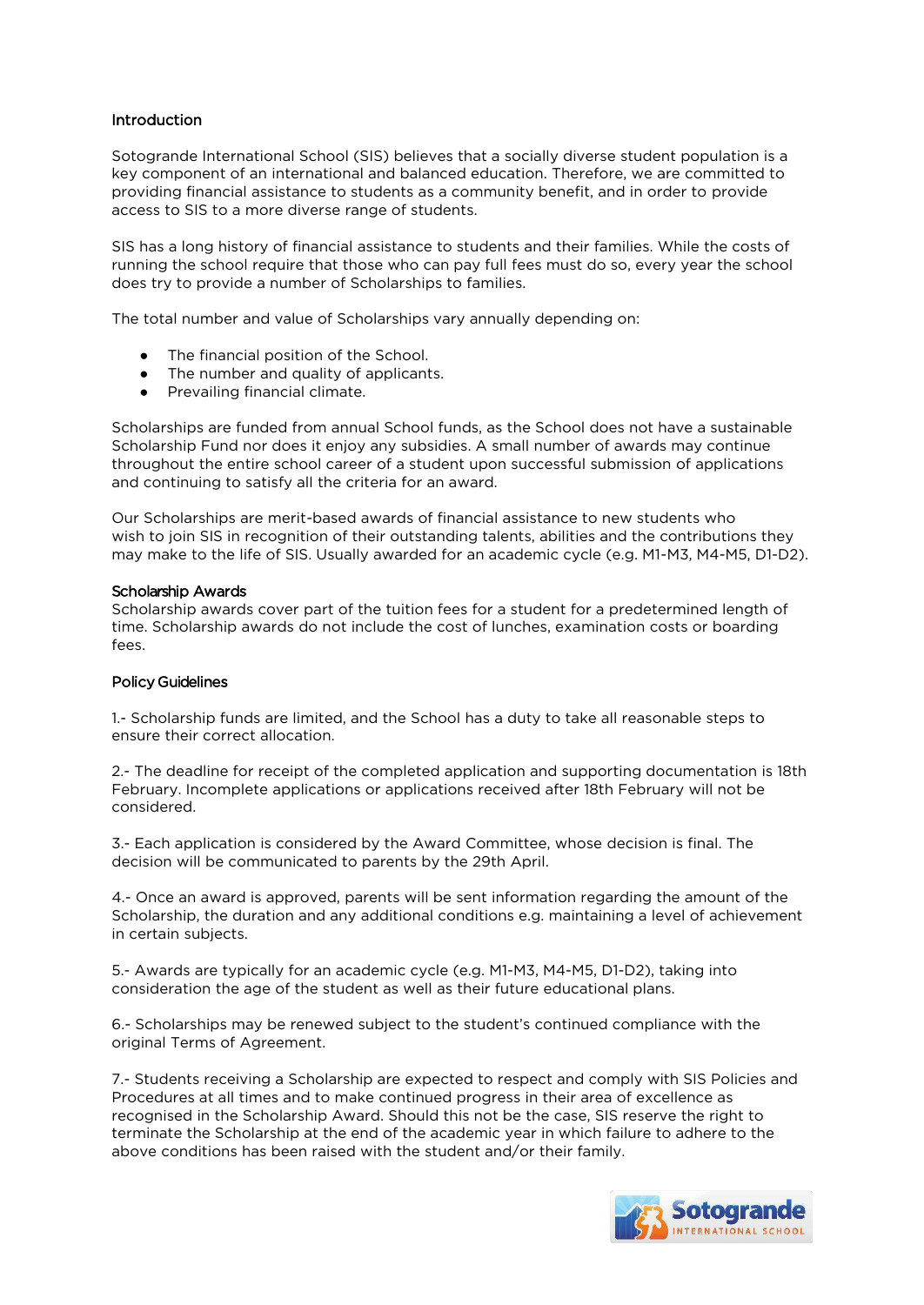9.- Failure to meet the agreed financial schedule would mean the immediate cancellation of a Scholarship.

10.- Due to the limited financial resources of the School not every eligible application for a bursary will be successful.

#### Scholarship types:

#### Academics - any subject taught at SIS.

Gifted and talented students with proven academic merit (achievement) or potential. Judged by reports, attainment (e.g. GCSE results), entrance tests and interview by Head of Section. Applicants should also include a personal statement.

#### Arts - Expressive (music and drama), Visual.

All areas of The Arts require demonstration of skill and commitment, this can be provided by a portfolio, video, or a record of achievement which clearly documents the skills and achievements of the student. Applications should also include an academic report for the previous school year and a personal statement.

#### Sports - golf, polo, tennis, football and swimming.

Excellence in each of these sports is assessed by competitive entry method; a tournament, or other demonstration of personal skill. Applications should also include an academic report for the previous school year and a personal statement. Please note, students on our Elite Sports programme are not eligible for Scholarships. Other sports will be considered for Scholarships.

#### Global Citizenship

Students whose ideas, creativity and drive to help create a more peaceful, inclusive and sustainable world have been recognized. Tested by interview, personal statement and recommendation from a previous school or other relevant institution.

#### Application Process

Each of the categories requires some form of assessment (detailed in Scholarship types). In order to facilitate this, arrangements must be made for the student to visit SIS, giving the school at least 1 month's notice. The cost and arrangement of travel are the responsibility of the students and their family. Students who intend to board with SIS are eligible for up to 3 days free accommodation at the Boarding House.

Early submission of Scholarship applications is advised.

#### Please include the following documents with applications;

- A letter of application written by parent/guardian, detailing the student's personal details and type of Scholarship applied for.
- Previous year's school report.
- A personal statement, written by the student. Presenting themselves and explaining the expected benefits arising from attending SIS to themselves, to their community, to the school or to the world of Arts, Sport or Academics which the wish to inhabit.
- A masimum five minutes video about himself/sporting achievements / Portfolio of his works of art.

Applications can be sent via email to awardcommittee@sis.gl with Scholarship as the subject of the email They can also be delivered in person to School Reception, or by posted to:

Sotogrande International School **Scholarships** Avda La Reserva 11310, Sotogrande Cadiz